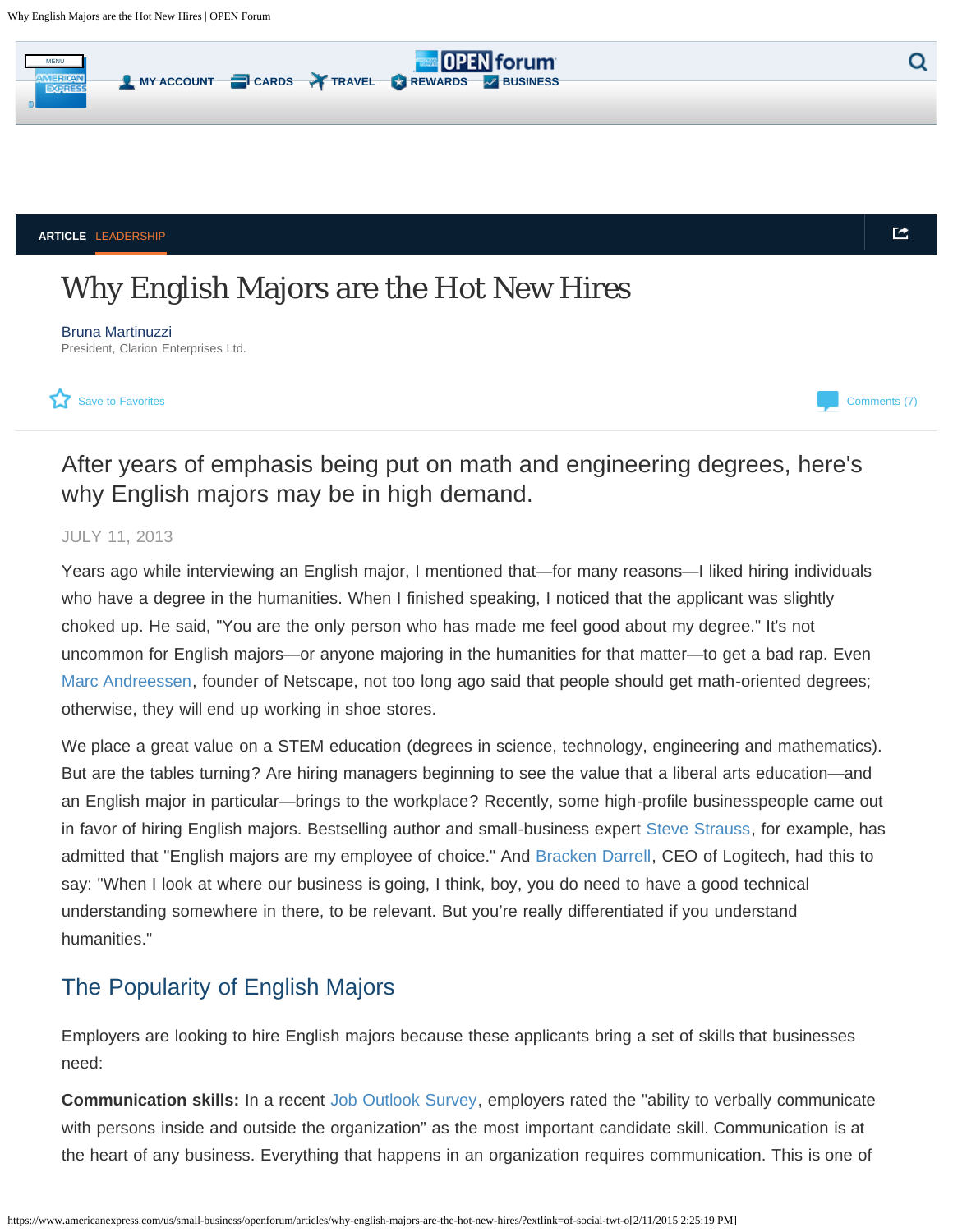the areas in which English majors excel: They have learned to speak well; they are well-read and have an extensive vocabulary; they spend years learning how to present a thesis coherently, and how to construct an argument; and they are trained to debate and defend their point of view logically. Bringing an English major to the fold is a much needed salve for organizations today, where poor communication skills are the norm rather than the exception.

**Writing skills:** A [Metlife survey](https://www.metlife.com/assets/cao/contributions/foundation/american-teacher/MetLife_Teacher_Survey_2010.pdf) found that 97 percent of business executives rate writing skills as very important. English majors—perhaps more than any other major—are trained to write well. A major part of what business owners do to gain clients has to do with writing, whether it's writing an advertisement or a marketing brochure, a good sales letter or an email sales campaign. Businesses also need people who can create powerful content for the company blog, develop a strong social media presence and craft a compelling description of products and services for the company website. Even companies that conduct their sales on the phone or use telemarketers need to start with a good script. The ROI of writing is invaluable for any business.

**Researching skills:** All business owners need to stay current on changes and developments in their field. They also need to have absolute accuracy in any communications with clients. Having someone on staff who excels in conducting research is a very viable asset. English majors are drilled in conducting in-depth research.

**Critical thinking skills:** The ability to analyze an issue and question assumptions applies to all kinds of information in a business setting. English majors are taught to deconstruct and analyze a problem, and package their conclusion so others can understand their line of thought. These are highly transferable skills that are vital for the success of a business.

**Empathy:** More and more, businesses are recognizing the importance of empathy in the workplace. In *[The](http://www.linkedin.com/today/post/article/20130626195513-59549-empathy-and-jobs-that-pay-100-000) ['Soft Skill' That Pays \\$100,000+](http://www.linkedin.com/today/post/article/20130626195513-59549-empathy-and-jobs-that-pay-100-000)*, author George Anders discovered over 1,000 listings for highly paid jobs where employers list empathy as a necessary qualification. And these were not just jobs in traditionally compassionate sectors, such as health care and nonprofits; they included companies in technology, finance, consulting and aerospace, to name a few. Think Microsoft, Dell, Raytheon, Symantec, Pfizer and McKinsey.

There are numerous [studies](http://www.eiconsortium.org/reports/business_case_for_ei.html) that correlate empathy with increased sales, with the best performing managers of product development teams and with greater efficiency in an increasingly diverse workforce. Empathy is indeed the oil that keeps relationships running smoothly. Dan Pink, in *[A Whole Mind: Why Right Brainers Will Rule](http://www.danpink.com/books/whole-new-mind) [The Future](http://www.danpink.com/books/whole-new-mind)*, lists six areas that are vital for success in the new economy market—one of these is empathy. As he puts it, you can't outsource empathy, or automate it. You need to have empathic people in your organization.

How does this relate to English majors? A University of Toronto [study](http://benjamins.com/#catalog/journals/ssol.3.1.06dji/details) on the effects of literature on empathy shows that those who read fiction frequently have higher levels of cognitive empathy; i.e., the ability to understand how another person feels. [Keith Oatley](http://www.guardian.co.uk/books/2011/sep/07/reading-fiction-empathy-study), one of the researchers, said the reason fiction improves empathy is because it helps us to "understand characters' actions from their interior point of view, by entering into their situations and minds, rather than the more exterior view of them that we usually have." This improves interpersonal understanding and enhances relationships with customers and business associates. When you hire an English major, you're likely hiring someone who brings cognitive empathy to the table.

### The Beginning of a Trend